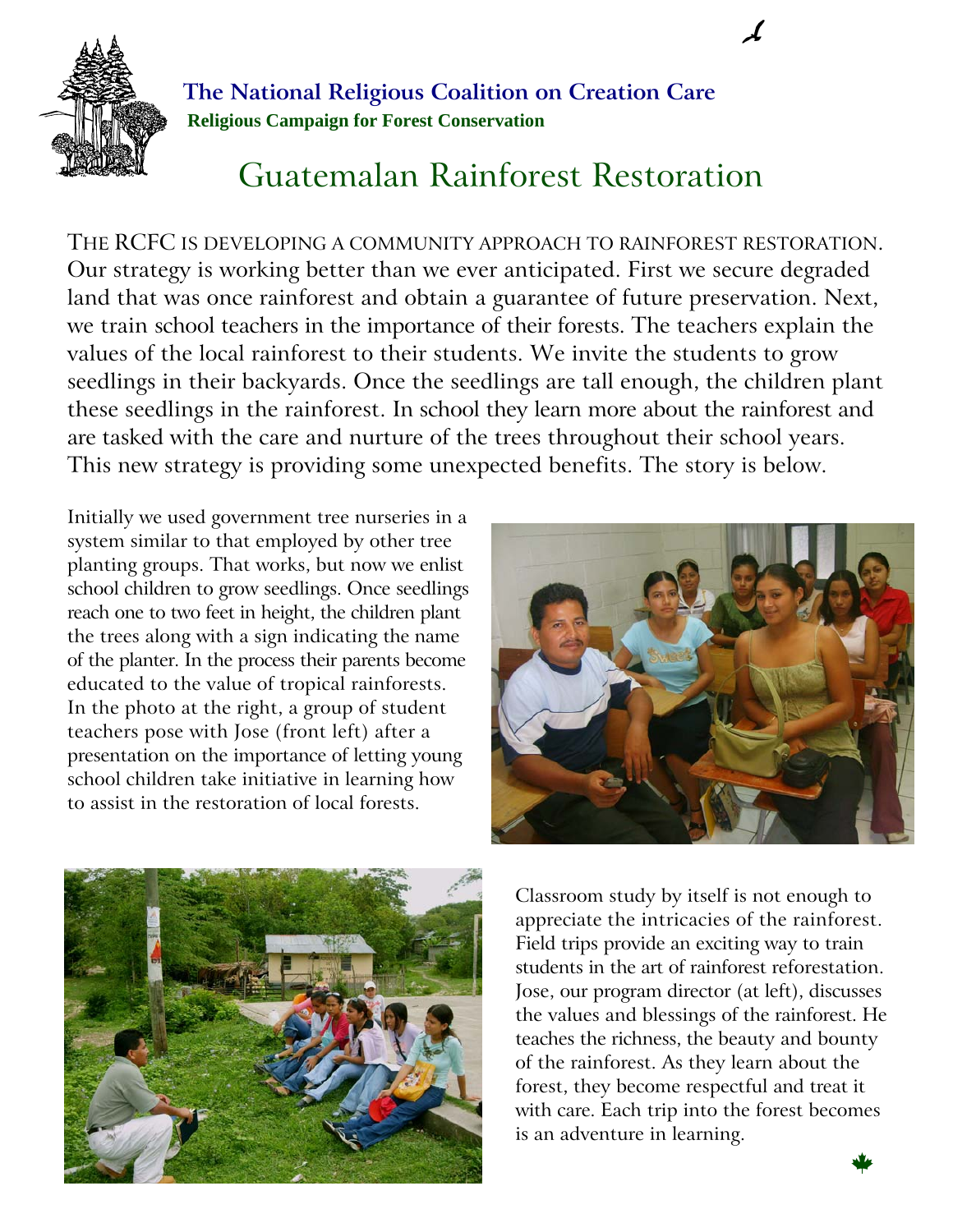A crucial feature of our tree planting program is that it is led by local people. Decision making is done cooperatively with the students which allows for the development of local leadership. This is a novel experience for the students as almost all other decisions are made for them.



Jose travels with several students by water taxi from the town of Flores across Lake Peten-itza to the Tayasal peninsula where he and the high school students will map a proposed new rainforest restoration site.

One development of cooperative decision making is that the students' parents are taking an interest in the tree planting and joining and supporting our efforts. Many school teachers are joining with Jose and our tree planting efforts. This teacher (seated, front center) surrounded by several students, now offers a class on the benefits of the rainforest that is close to the village. The students help plan the steps in the tree planting and forest restoration.







This map identifies areas on the Tayasal peninsula that will be reforested. Smaller circles indicate areas for seed gathering and for planting different tree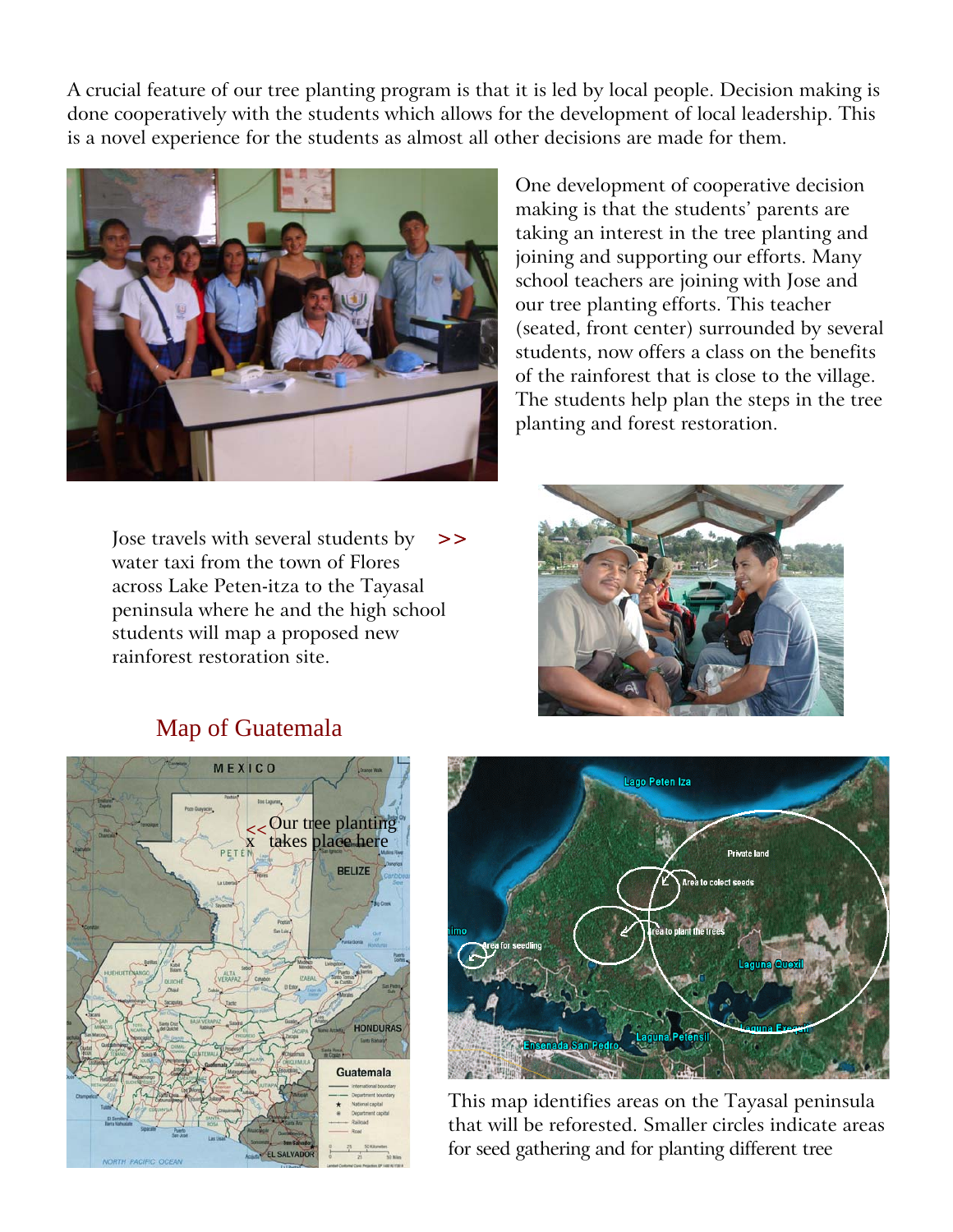Restoring the rainforest is hard work. There are no roads into the remote areas where we plant. Trees have to be carried by hand into degraded or devastated areas. Those involved work in hot, humid and sweaty conditions. It often rains during the summer months which are the best times for forest restoration – because there is more moisture to allow seedlings to take root.



After tree seeds are gathered in the rainforest, they are soaked in water to speed germination. As soon as they sprout, they are moved into enriched soil for continued growth. Here on the left several girls plant the seeds that will eventually become seedlings and that will be transplanted into the rainforest.

Our newest nursery is in the town of Santa Elena. It is maintained cooperatively by students plus a few soldiers from the nearby Army base. Another small nursery that we use is located in the small village of El Caoba, just south of Tikal World Heritage Park.





These high school students are from the towns of San José de Peten and San Andres de Peten. They will carry the potted seedlings for up to several miles in milk cartons and transplant them into their permanent location in areas that have been targeted for restoration.

The photo at right shows former rainforest land that was cleared for pasture but is now in the process of restoration. Despite the semi-open appearance, lanes must be cut through the thick brush by machete so that sunlight can reach down and accelerate seedling growth, and also so that people can access planting locations. A side effect to the conversion forest land to pasture is that moisture levels drop. This means that young trees must often be watered by hand to ensure their survival. Even so, we still lose roughly 10% of the seedlings that we plant due to unnaturally dry conditions.